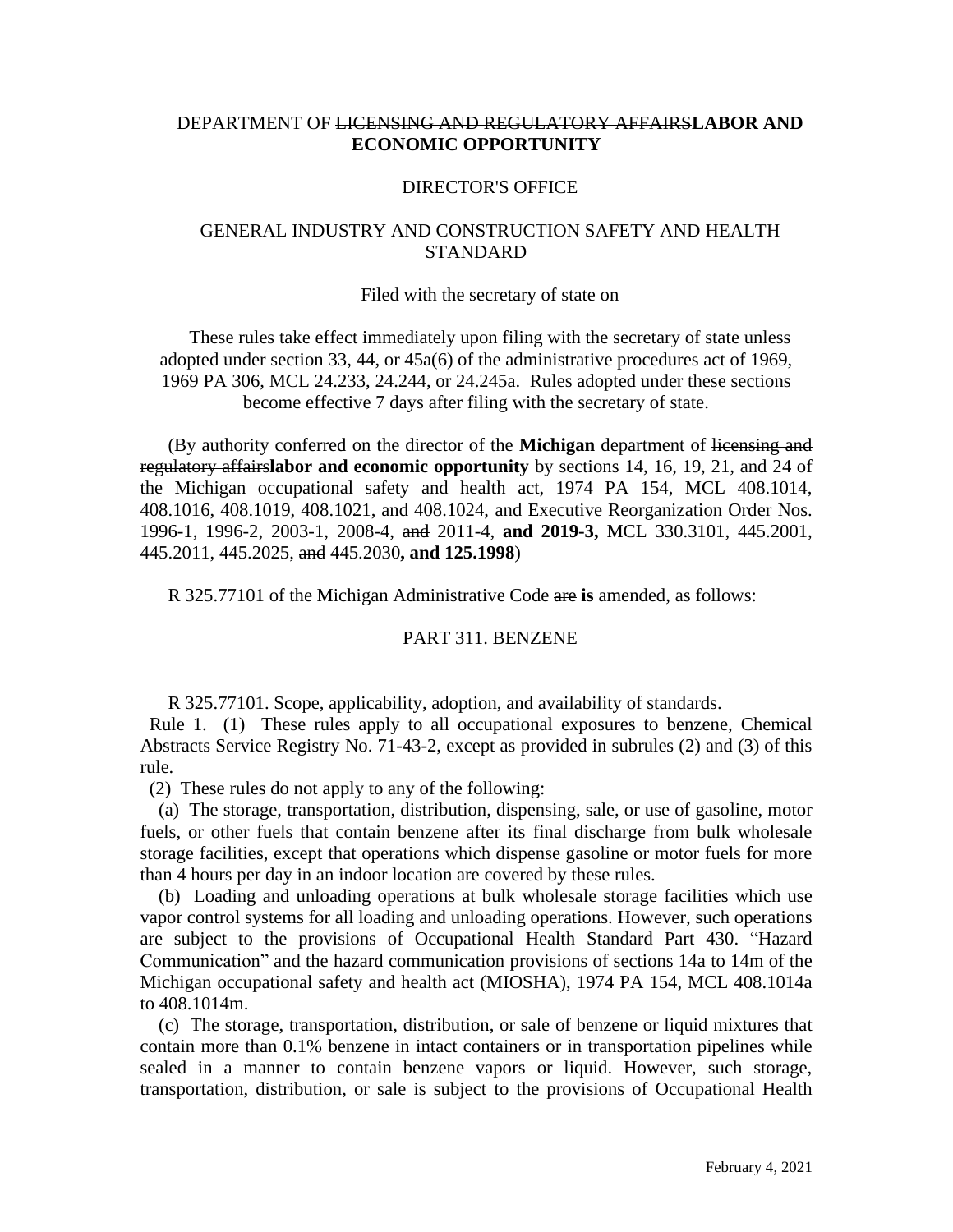Standard Part 430. "Hazard Communication" and the hazard communication provisions of sections 14a to 14m of the Michigan occupational safety and health act (MIOSHA), 1974 PA 154, MCL 408.1014a to 408.1014m.

(d) Containers and pipelines that carry mixtures which are less than 0.1% benzene.

 (e) Natural gas-processing plants that process gas which contains less than 0.1% benzene.

 (f) Work operations where the only exposure to benzene is from liquid mixtures that contain 0.5% or less of benzene, by volume, or the vapors released from the liquids until September 12, 1988; work operations where the only exposure to benzene is from liquid mixtures that contain 0.3% or less of benzene, by volume, or the vapors released from the liquids from September 12, 1988, to September 12, 1989; and work operations where the only exposure to benzene is from liquid mixtures that contain 0.1% or less of benzene, by volume, or the vapors released from the liquids after September 12, 1989; except that tire-building machine operators who use solvents which contain more than 0.1% benzene are subject to the provisions of paragraph (i) of **29** CFR 1910.1028.

(g) Oil and gas drilling, production, and servicing operations.

(h) Coke oven batteries.

 (3) Cleaning and repair operations of barges and tankers that have contained benzene are excluded from paragraph (f) methods of compliance, paragraph (e)(1) exposure monitoring-general, and paragraph (e)(6) accuracy of monitoring of 29 CFR 1910.1028. Engineering and work practice controls shall be used to keep exposures below 10 ppm, unless it is proven to be not feasible.

 (4) The following federal Occupational Safety and Health Administration (OSHA) regulations are adopted by reference in these rules:

(a) 29 CFR 1910.1028**,** "Benzene," as amended March 26, 2012**May 14, 2019**.

 (b) 29 CFR 1910.1028, appendix A "Substance safety data sheet, Benzene," as in effect as of the effective date of these rules.

 (c) 29 CFR 1910.1028, appendix B "Substance technical guidelines, Benzene," as in effect as of the effective date of these rules.

 (d) 29 CFR 1910.1028, appendix C "Medical surveillance guidelines for Benzene," as in effect as of the effective date of these rules.

 (e) 29 CFR 1910.1028, appendix D "Sampling and analytical methods for Benzene monitoring and measurement procedures," as in effect as of the effective date of these rules.

(5) A reference to 29 CFR 1910.133 means both of the following:

 (a) General Industry Safety and Health Standard Part 33. "Personal Protective Equipment."

 (b) General Industry Safety and Health Standard Part 433. "Personal Protective Equipment."

 (6) A reference to 29 CFR 1910.1200 means Occupational Health Standard Part 430. "Hazard Communication."

 (7) A reference to 29 CFR 1910.134 means Occupational Health**General Industry and Construction Safety and Health** Standard Part 451. "Respiratory Protection."

 (8) A reference to 29 CFR 1910.1020 means General Industry and Construction Safety and Health Standard Part 470. "Employee Medical Records and Trade Secrets."